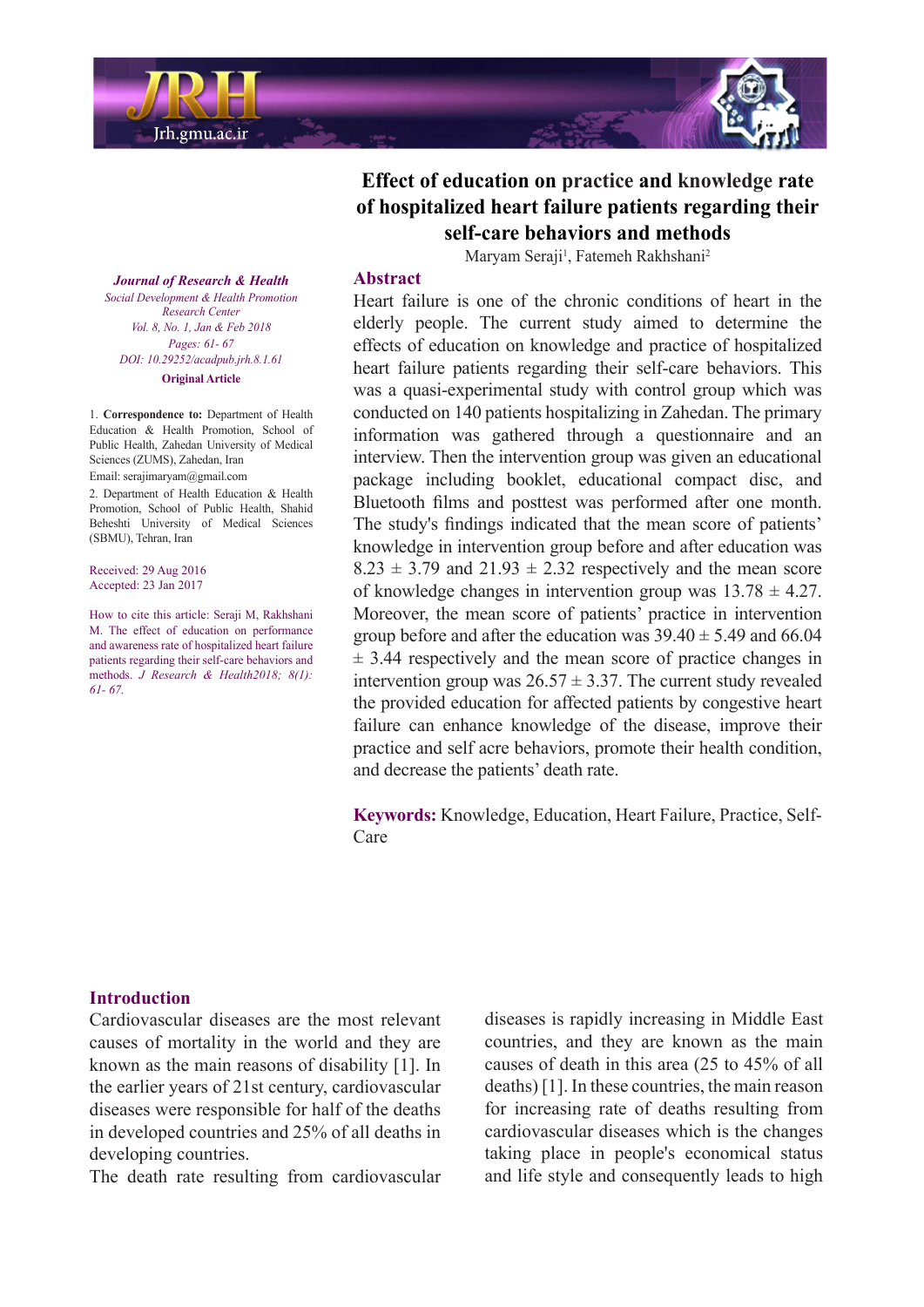prevalence of factors creating cardiovascular diseases [1].

According to the reported statistics of Vice Chancellor for Health, the rate of daily deaths due to cardiovascular diseases in Iran was 369 cases during the year  $2003$  [2]. After being cured, most of these cardiovascular diseases will change to a disease known as congestive heart failure [3]. Congestive heart failure is a pathophysiologic status in which cardiac output is not able to provide oxygen or nutrition for body tissues  $[4]$ . In fact, Congestive Heart Failure (CHF) is a complicated clinical syndrome having various reasons in which a functional failure will lead to heart disorder, so that it cannot perform naturally. Therefore, a person who suffering from these problems will have symptoms such as weakness, fatigue, and asthma [5]. The final phase of cardiovascular diseases is congestive heart failure  $[6]$ .

Among various and important dimensions of CHF, we can mention some including the increasing rate of this disease incidence in different societies, the high frequency of ischemic heart diseases (IHD), the high rate of deaths and short lifetime in patients with CHF, and re-hospitalization with high costs [7]. Furthermore, some studies showed that at least 50% of heart failure patients do not follow their treatment recommendations, and this issue leads to re-hospitalization of patients and their affection to the complications of heart failure [8]. The incidence rate of this disease is increasing with aging, and its prevalence rate is also growing rapidly in societies with more aged people. According to the results of USA heart Association published in 2009, nearly  $2\%$ of the country's population is suffering from congestive heart failure [9].

One of the best methods of preventing the incidence, progression, and occurrence of the disease complications is to educate patients about self-care behaviors [10]. Self-care is one of the most significant aspects of treatment in patients affected by CHF  $(2)$ . Congestive heart failure is one of the most prevalent factors leading to the patient's re-hospitalization after 60 days of discharge  $[11]$ . Most of the studies

stated that nearly 50% of the patients who had received treatment will refer to the hospital and be hospitalized because CHF (9). Heart failure is the most extensive cause of hospitalization in a hospital  $[12]$ . The main symptoms for the patient's referring to the hospital were asthma and inflammation resulting from daily activities, and 59% of the re-hospitalization was because of Sodium use and high volume of water in body [9]. Self-care behaviors have significant in congestive heart failure because most of the patients' health care is taken without the supervision of medical team  $[13]$ . In patients affected by chronic diseases, following the self-care behaviors is very essential and vital. By learning the required skills in this regard, patients can directly affect their own welfare, function, practice, and disease procedure [3].

Most of the causes and factors which deteriorate heart failure can be prevented by educational interventions and learning how to handle the chronic conditions of a disease care  $[14]$ . Studies showed that strategies These issues form the main skeleton of selffocusing on educational needs of patients themselves were more successful than those provided by others [15]. Improving the patient's knowledge level through self-care education reduced their turning back to hospital specialty to the Cardiac Care Unit (CCU) and cardiology section  $[16]$ . Patient's cooperation in treatment and self-care programs another important issue in promoting the treatment quality. Therefore, Patients' unawareness of the self-care methods regarding treatment programs will result in negative aftermaths for them  $[17]$ .

Poor or weak self-care behaviors including lack of following the medicine and food hospitalization [17]. Self-care behaviors are diet can lead to 20 to  $60\%$  increase in reimportant aspects of treatment and the base for heart failure management. They include behaviors such as following a low-salt diet, medicine diet and etc. in order to keep the body healthy, physiologically  $[18]$ . As the self-care behaviors in this disease, we can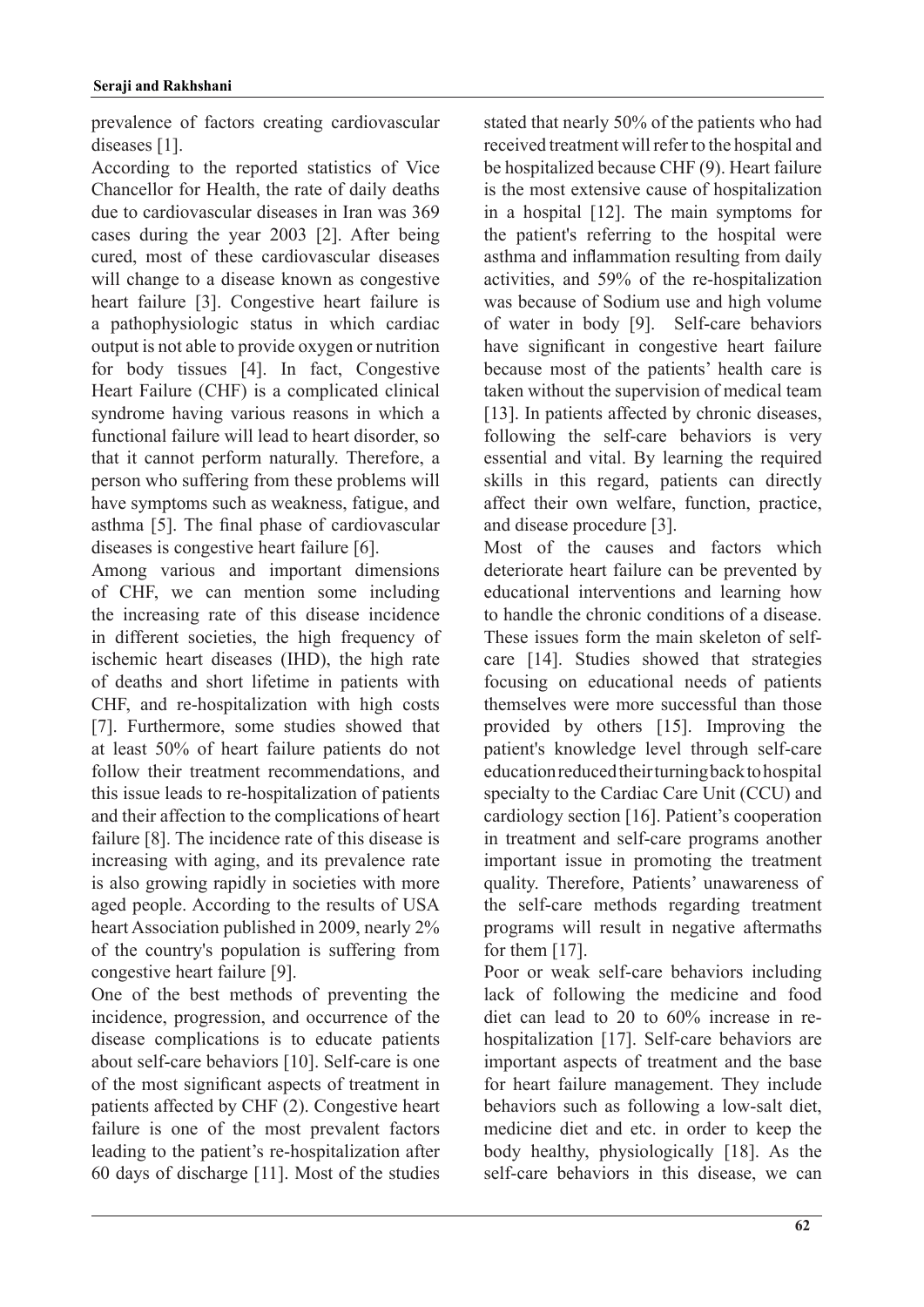mention the following cases as some important examples: daily weighting or scaling, following a special food and medicine diet, regular physical activities, not smoking, contacting the doctor if observing inflammation in feet, ankle, shin, or stomach, measuring daily urination rate, and not drinking too much liquid  $[15]$ . Daryabeigi conducted a study in 2004 and reported that education had a positive effect on enhancing the patients' self-care knowledge and also it was stated that education can influence self-care behaviors positively [10]. Therefore, informing people and making them aware of the disease and risk-creating factors of the disease are considered as the base of education and the main goals in this regard are providing information, changing the attitudes, and changing the behaviors which cause to control the disease and promote the disease's preventive behaviors [1].

The current study aimed to determine the effects of education on knowledge and practice of hospitalized heart failure patients regarding their self-care behaviors in Zahedan hospitals

# **Method**

This is quasi-experimental study with a control group which was conducted on 140 patients affected by heart failure who were hospitalized anbia and Ali-ebn-abitaleb hospital in Zahedan, in cardiology and CCU sections of Khatam-al-(the east of Iran),  $2013$ . The patients were put in two different groups, an intervention group  $(70 \text{ patients})$  and a control group  $(70 \text{ patients})$ . In order to prevent the effects of different treatments in the two hospitals, 35 patients were chosen from Ali-ebn-abitaleb and 35 patients from Khatam-al-anbia hospital. When the intervention group was being selected in one hospital, in another one the control group was being chosen simultaneously. The inclusion criteria were: 1) heart failure diagnosis by a cardiologist and passing of four months after the diagnosis,  $2$ ) having an echocardiography in patient's case and having an ejection fraction rate lower than  $40\%$ , 3) hospitalized was patients in CCU and post CCU sections, 4) The patient's required cooperation during the study phase.

These control group patients received the required education. But during the whole study phase they received no provided educations by the researchers. Moreover, they were taken both preest and post-test and the data was analyzed by comparing the results of intervention group. However, due to ethical issues, the patients in the control group were given the required education as well after study. With the confidence interval of 95%, and the statistical power of  $80\%$  for the difference of self-care scores before and after the education, we conducted the current study based on the previous studies and at first, the estimated number was 53 patients but due to deletion possibility, we increase the number to 70 patients in each group. The nonprobability and convenience sampling method was used for choosing the participants. That is, the hospitalized patients affected by CHF were recognized and interviewed with daily referring to treatment centers. The patients who were studied before were omitted in the next days of the study. Moreover, in order to prevent bias in the study (the effects of various treatments in two hospitals), the case and control groups were selected from the two hospitals. That is, we selected 35 samples for case and 35 samples for control group from Khatam-al-anbia hospital and 35 samples for case and 35 samples for control group from Ali-ebn-abitaleb hospital.

After considering the patients regarding their inclusion criteria and their willingness to take part in the study, the pretest questionnaire was completed by a trained researcher. The required information about study, its objectives and duration were provided by the researcher, preferably during the last days of patients' hospitalization (when they felt better physically and emotionally and were ready to receive the required education) and in a face-to-face manner. Moreover, it should be mentioned that the usual education was also provided for both groups by section's nurses. In addition, parallelism into groups was carried out for each individual and based on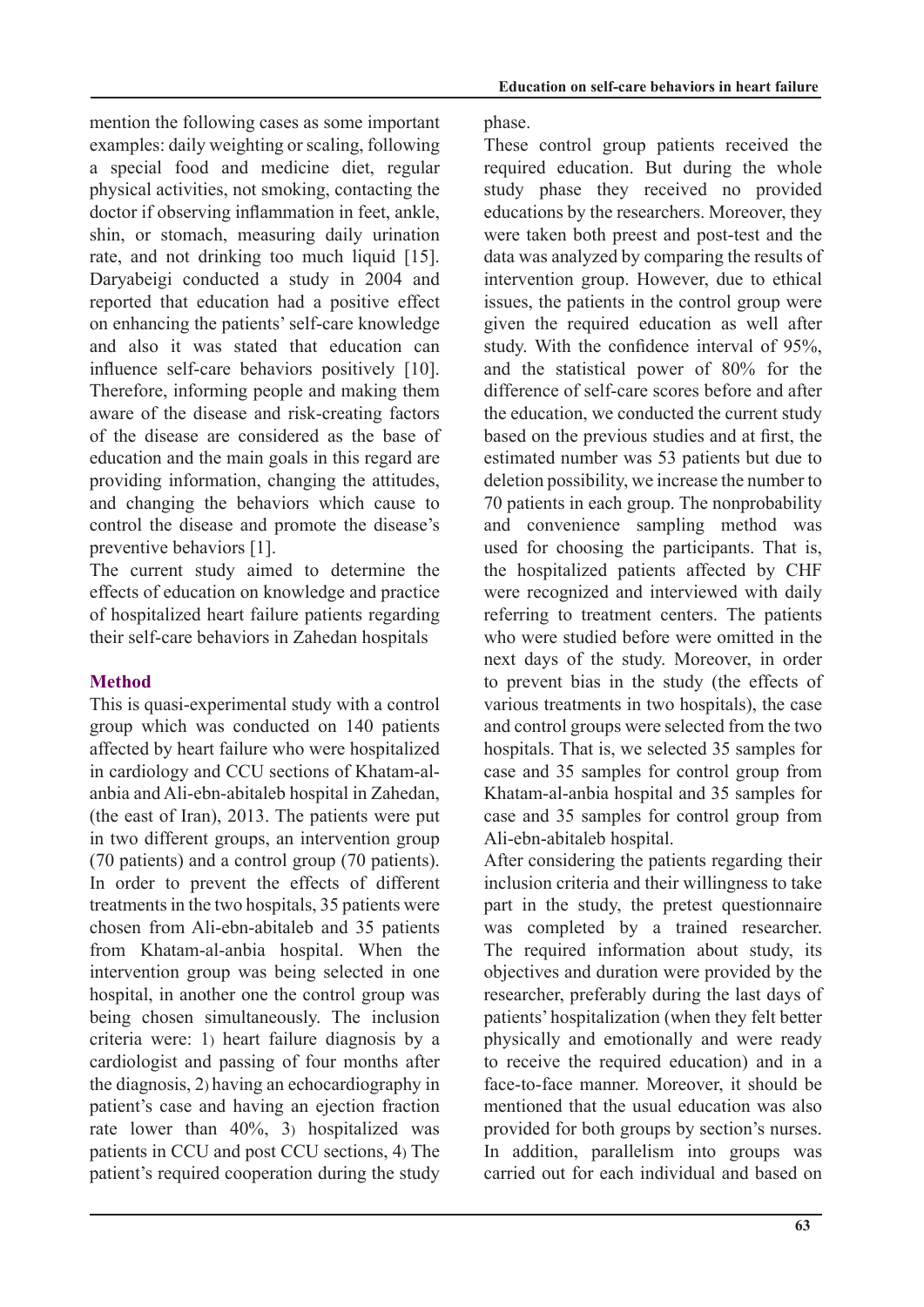variables such as age, gender, and educational .level

There were two educational sessions. The first session was about the booklet content, through a 45 minutes speech and a Bluetooth film; then an educational compact disc (CD) which aimed at enhancing the patients' knowledge, attitude, and practice regarding their self-care behaviors was given to the patients. In the second session which was held the day after the first session; some questions were raised about both the content and topics of the educational CD and booklet. Finally, the information was summarized and collected by the researcher, and with regard to the incorrect points, some elaborations were provided. After one month, the post-test phase of the study for intervention group was conducted by referring to their home. In this study, the data was gathered through a questionnaire which was completed during the interview phase by a trained researcher.

Since there was no standard questionnaire in this regard, the researchers made questionnaire was used through different books and references as well as the results of some other studies in order to develop the primary questionnaire. Then, in order to determine clarity of the questions, the questionnaire was given to 15 CHF hospitalized patients in Khatam-al-anbia hospital and they were asked through an interview to express any possible vagueness or ambiguity presented in the questions. Therefore, the required changes were made clarification based on the received comments and suggestions.

Furthermore, in order to determine the questionnaire's face and content validity, it was given to 10 experts in health education and cardiovascular diseases. After the required rectifications, the questionnaire's content validity ratio (CVR) became  $0.71$  and its content validity index (CVI) became 0.81. Internal consistency was used to determine the questionnaire's reliability and test re-test method was used for its stability.

That is, the first test was carried out on 30 hospitalized patients in CCU section and they were not entered in the final study. After 15 days, the test was repeated and the questionnaire was

filled in again by the same group. Then, by the use of Pearson correlation test, the difference between first and second set of responses was determined. Questions with correlation coefficient with less than 0.7 were deleted. Finally, the mean score of Cronbach's alpha for questions on knowledge and self-care behavior in the final questionnaire was  $0.81$ and 0.81 and the correlation coefficient was 0.77 and 0.86 respectively.

The questionnaire had two parts: demographic information of the heart failure patients  $(9)$ questions), and questions on knowledge of self-care behaviors (13 questions). The correct response had three points, "do not know" response had two points, and incorrect response had one point. If the patient chooses "do not know" response, he/she has better conditions for receiving education; but if a person chooses the incorrect response, first that incorrect information must be removed and rectified, then the correct knowledge be provided to individual. (The score range was 13 to 39). There were  $16$  questions on practice regarding self-care behaviors which had five choices (always, often, sometimes, rarely, and never) and the score range was  $16$  to  $80$ .

# **Results**

In the current study, 140 heart failure patients were studied in 2 groups: an intervention group and control group. The patients' mean age was  $60.79 \pm 12.17$  years old. As shown in Table 1, majority of the patients were above 60 years old, most of them were men  $(68.6\%)$ , married  $(75.8\%)$ , and illiterate  $(47.1\%)$ . Moreover, regarding the background and demographic variables, there was no statistically significant difference between intervention and control group (Table 1).

The results of paired t-test as Table 2, showed care behaviors in patients with heart failure. that regarding the knowledge mean of selfthere was a statistically significant difference between pretest and posttest education in intervention group  $(p<0.001)$ . Moreover, this was the case in control group as well  $(p<0.0001)$ .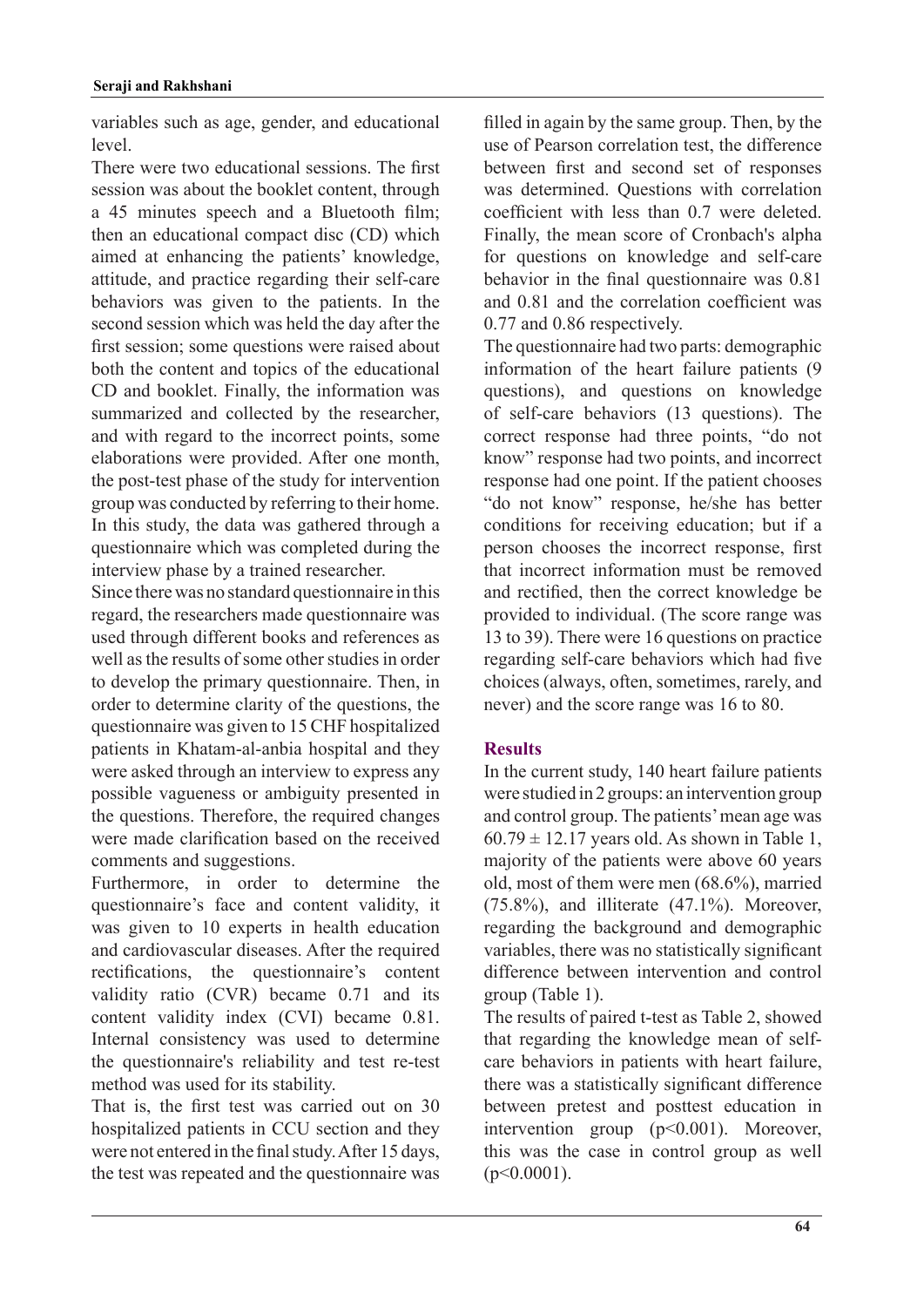| Variable                      |                                   | Group                   |                    |      |  |
|-------------------------------|-----------------------------------|-------------------------|--------------------|------|--|
|                               |                                   | Intervention<br>$N(\%)$ | Control<br>$N(\%)$ |      |  |
| Gender                        | Male                              | 42(60.0)                | 48(68.6)           | 0.27 |  |
|                               | Female                            | 28(40.0)                | 22(31.4)           |      |  |
| Marital status                | Married                           | 51(72.9)                | 53(75.7)           |      |  |
|                               | Widow                             | 19(27.1)                | 14(20.0)           | 0.58 |  |
|                               | Divorced                          | 0(0.0)                  | 3(4.3)             |      |  |
| Job                           | Housewife                         | 29(41.4)                | 31(44.3)           |      |  |
|                               | Worker-farmer                     | 18(25.7)                | 12(17.1)           | 0.38 |  |
|                               | Employee-retired                  | 16(22.9)                | 11(15.7)           |      |  |
|                               | Self - employed                   | 7(10.0)                 | 16(22.9)           |      |  |
| Education                     | illiterate                        | 47(67.1)                | 47(67.1)           |      |  |
|                               | Elementary,<br>secondary school   | 14(20.0)                | 15(21.4)           | 0.70 |  |
|                               | Diploma and higher                | 9(12.9)                 | 8(11.4)            |      |  |
| Background<br>diseases        | Hypertension                      | 52(74.9)                | 52(74.9)           |      |  |
|                               | <b>Diabetes</b>                   | 37(52.9)                | 27(38.6)           |      |  |
|                               | Heart attack                      | 34(48.6)                | 47(67.1)           | 0.38 |  |
|                               | Pulmonary disease                 | 24(34.3)                | 17(24.3)           |      |  |
|                               | digestive disorders               | 14(20.0)                | 24(34.3)           |      |  |
| Hospitalization<br>experience | No hospitalization                | 3(4.3)                  | 1(1.4)             |      |  |
|                               | One hospitalization               | 9(12.9)                 | 16(22.9)           |      |  |
|                               | Two hospitalizations              | 20(28.6)                | 14(20.0)           | 0.24 |  |
|                               | More than two<br>hospitalizations | 38(54.3)                | 39(55.7)           |      |  |

*grable 1 Demographic and background features of heart failure patients in intervention and control group* 

Table 2 Comparing the mean and standard deviation of awareness score in the HF patients' self care behaviors before *and after education in both intervention and control group* 

|              | Knowledge        |                   |              | Practice         |                   |         |
|--------------|------------------|-------------------|--------------|------------------|-------------------|---------|
|              | Pre-intervention | Post-intervention | р            | Pre-intervention | Post-intervention | p       |
| Intervention | $8.23 \pm 3.79$  | $21.93 \pm 2.32$  | $\leq 0.001$ | $39.40\pm5.49$   | $66.04\pm3.44$    | < 0.001 |
| Control      | $8.08\pm3.27$    | $10.10\pm2.03$    | $\leq 0.001$ | $43.17\pm 6.59$  | $45.33\pm3.64$    | < 0.019 |
| p            | < 0.79           | $\leq 0.001$      |              | $\leq 0.001$     | < 0.001           |         |

Moreover, in Table 2, the statistical paired t-test revealed that difference in mean scores of patients' practice before and after the intervention was statistically significant in both intervention and control groups  $(p<0.001)$ . In addition, independent t-test showed that the difference in mean scores of practice in both intervention and control groups was statistically significant ( $p<0$ . 001). This difference in intervention group  $(63.4\%)$  was positive and higher than in control group  $(5.4\%)$ ; this issue indicates that education can improve practice of self-care behaviors in intervention group.

### **Discussion**

In the current study, it was revealed that educating the congestive heart failure care behaviors and promote their practice patients can improve their knowledge of selfregarding the self care behaviors. In 2005, Smith carried out a study about the effects of education via videos on heart failure patients [20]. His study's results were consistent with our findings. However, in a study conducted by Sajedi, patients were not highly aware of their food and medicine diet  $[7]$  and the results didn't match to our study's findings.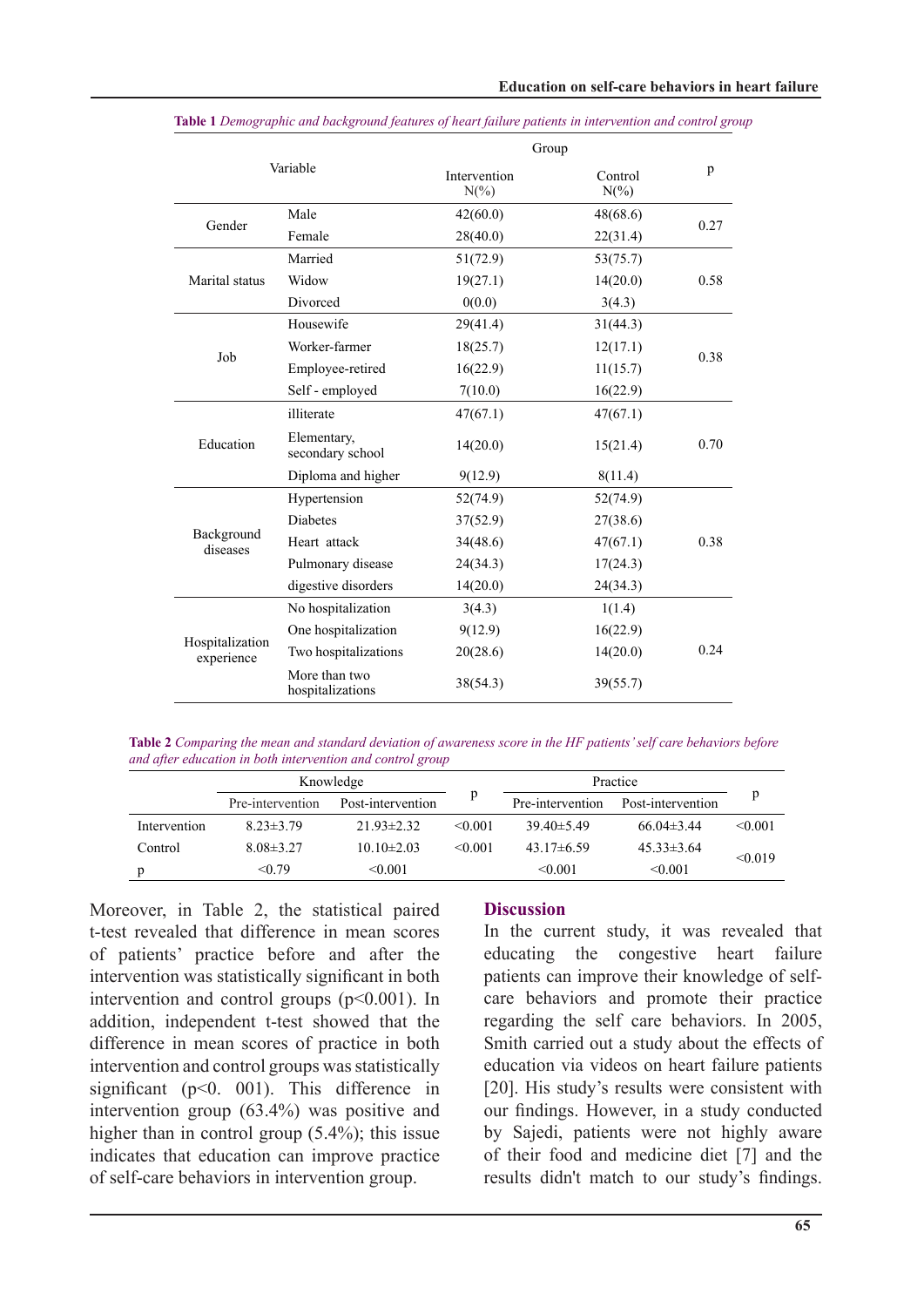In addition, another study was carried out by Daryabeigi in 2004 and the results indicated that education had positive influence on improving the participants' self-care knowledge and their self-care behaviors [10]. His study's findings were consistent with the current study's results. In this study, the scores of knowledge in intervention group increased significantly in comparison with the scores of pre-intervention phase and the scores of control group. This fact indicates the considerable effects of education on patients: moreover, the mean differences in intervention group are higher than that in control group. This issue is related to the designed educational package given to the intervention group. Of course, at the end of the study phase, the mean score of control group was significantly higher than their scores in pre-study phase, but not as high as the mean score of intervention group. It seems that this increase is mostly related to the routine educations provided by nurses in the sections and the patients' regular hospitalizations. Moreover, Hanive also stated that educating the patients is a key factor in curing the heart failure patients. In his studies, it was reported that the highest increase in knowledge and knowledge was observed in patients who had experienced hospitalizations before, and the patient with a longer heart failure disease had more knowledge and knowledge than those with a shorter period of congestive heart failure [18]. Results of the current study revealed that care behaviors improved considerably after patients' practice in following the selfreceiving the education. In a study conducted by Louei in 2008, the results revealed that before receiving any intervention, there was no statistically significant difference between the mean of life quality and self-care behaviors in both intervention and control group. However, after intervention, a statistically significant difference was reported between the two groups regarding those variables  $(p< 0.001)$ . The current study revealed that the high mean of quality of life and self-care behaviors in intervention group rather than control group is because of the implementation of self-care educational programs. It can be said that this study indicated that self-care education is very effective and practical in promoting self-care behaviors in patients affected by Congestive heart failure [19]. In addition, in a quasi-experimental study carried out by Jaresmal et al. in 1999, care and quality of life of CHF patients were the effects of education and support on selftaken into consideration. The patients were put into two groups: a control group receiving some general cares and an intervention group received educational-supportive intervention. As a result, the patients' self-care abilities were not changed by the intervention, but the self-care behaviors in intervention group were improve in comparison with the control group  $[21]$ . These findings are consistent with the results of the present study. In the current study, the patients' knowledge and practice scores in intervention group were significantly higher than the scores in pre-intervention phase and the control group's scores. These observations indicate the positive effects of education on these patients.

The limitations of this study included: Some patients were unable to participate due to their old age. Also, some of the patients did not have cell phone to receive educational videos by Bluetooth.

# **Conclusion**

Since self-care behaviors in heart failure patients are of high significance so interventional attempts to promote these behaviors and practices in these patients are very essential and vital. Results of the current study revealed that educating the patients about self-care behaviors, and designing an educational package for a group of patients will increase the patients' knowledge; subsequently their practice and self-care behaviors would improve as well. Therefore, it is necessary to design and implement educational programs in order to promote the patients' knowledge of the disease's etiology, the correct treatment methods, and the correct self-care behaviors and practices due to the significance of knowledge as an important factor in heart failure patients' self-care behaviors.